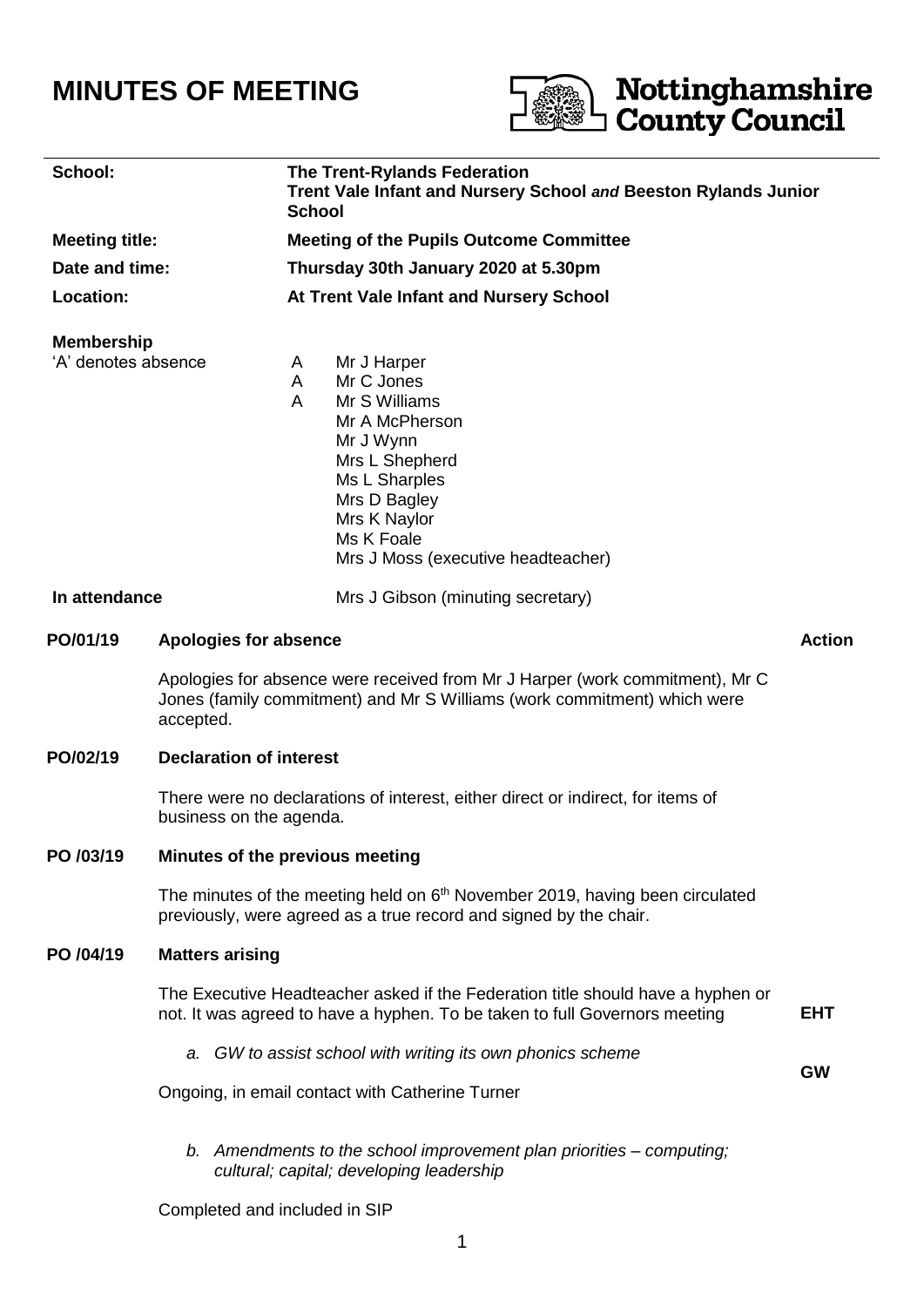*c. Comparison of attendance in from October half term to Christmas in 2018 and 2019* **Action**

Attendance has gone down from 97% last year to 95% this year. **A governor questioned if this figure was combined for both schools or for individual schools.** The Executive Headteacher confirmed this was individual to each school. **A governor questioned if this was due to holidays, illness or other reasons.** The Executive Head Teacher advised there was no one particular reason and the whole term attendance was also lower. It was agreed this should be monitored. The Executive Headteacher advised she was raising holidays at the next Education Trust Board due mainly to the impact on the 21/22 summer holidays.

**EHT**

#### *d. ASP usernames and passwords to be sent to GW*

Completed.

**PO /05/19** 2018-19 Attainment and progress data for all main groups;

#### **School Improvement Plan Priority 2**

To firmly embed the ongoing focus on improving the outcomes for disadvantaged pupils so that differences between the achievement of these pupils and their peers are diminished further, particularly in writing but also reading and maths.

The Executive Headteacher discussed the progress analysis data and it was agreed that this would be amalgamated onto one document for future meetings. Writing is a target focus.

a. F1

Two TAs are heading F1 with planning carried out by Janine Barratt. It is running very successfully with good accelerated progress being made by the pupils. The ratios give flexibility and, as the TAs are highly qualified it enables cover to be provided by other staff. Consideration would be given to taking more than 30 children in the summer term if needed.

#### b. **F2 – Improve the percentage of children achieving a Good Level of Development**

Staff absence has had affected this the target. All infants' staff are reviewing targets and a Pupil Premium meeting for F2 has been arranged.

#### **c. Y1 – Improve the percentage of children achieving EXS in reading and writing**

Y1 are making accelerated progress in reading and should achieve targets in phonics. Currently at 74%, by school data, meet the threshold for phonics target. The aim is to reach 82%. Executive Headteacher noted the role of reading in developing phonics and the leadership team are confident that they will meet target.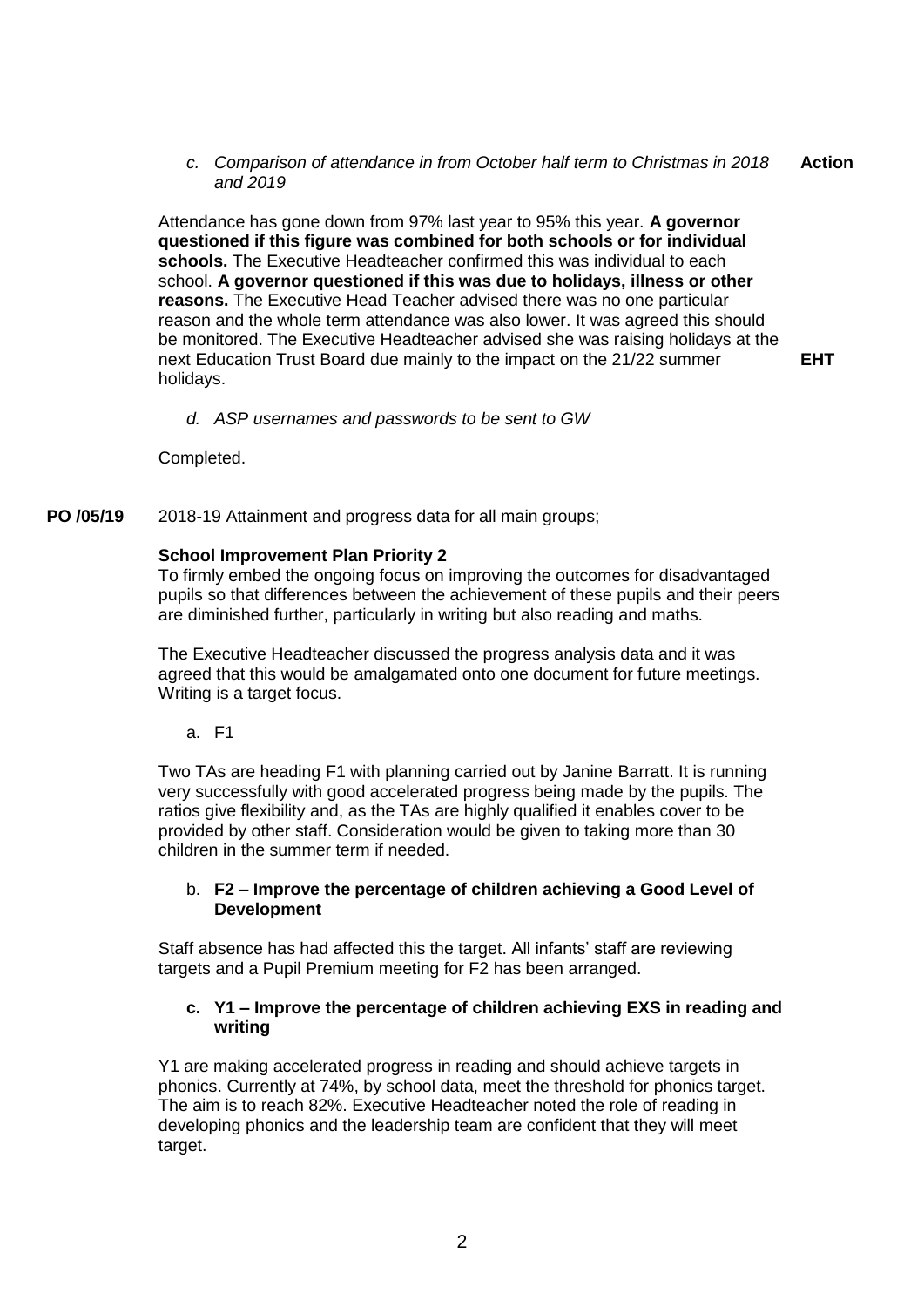# d. **Y2 – Improve the percentage of children achieving EXS and GD in writing**

Y2 are on course to achieve targets. The number of children achieving EXS in writing is higher than the national average. Greater depth of writing is currently lower than national average although the leadership team are confident the national average target is achievable.

# **e. Y3 - Improve the percentage of children achieving GD in writing**

This cohort was above the national average at KS1 and this pattern has been maintained.

f. Y4 - Improve the percentage of children achieving GD in writing

This cohort showed strong performance at KS1 and this pattern is continuing with the cohort on course to achieving the target for GD in writing.

# **g. Y5 - Improve the percentage of children achieving GD in reading and writing particularly boys**

Positive pattern. The cohort is on target for boys at greater depth in reading and writing and they continue to make progress.

# h. **Y6 – Improve the percentage of children achieving EXS in writing and GD in maths**

The leadership team are confident that the support they've put in place will mean the Y6 cohort will perform well at KS2, in line with national expectations.

**A governor questioned if the Executive Headteacher felt confident with the progress being made.** The Executive Headteacher explained she is confident and made the following points

- Reading is excellent in KS1 and KS2
- Infant/Junior transfer expectations are communicated effectively and carried through at each school
- Writing has an uneven pattern in the current Y6. Strategies are in place to support this area of the curriculum. Many pupils are writing well produced work.
- The leadership team is monitoring Y6 girls' maths. However, strategies are in place, which include 1-1 tuition and booster groups starting after February half term
- The current Y1 group have a high number of SEN. The leadership team, working with the SENCO, have interventions in place for this group.

# **2019-20 School Improvement Plan Priority 1**

Ensure that staff and pupil well-being has a high priority in school development planning and that the new guidance on sex and relationships education is successfully implemented. This is a key inclusion in the new Ofsted Framework, there is new guidance on relationships education (including sex education) and health education, and because it is the right thing to be doing

a. Review of action plan

**PO/06/19**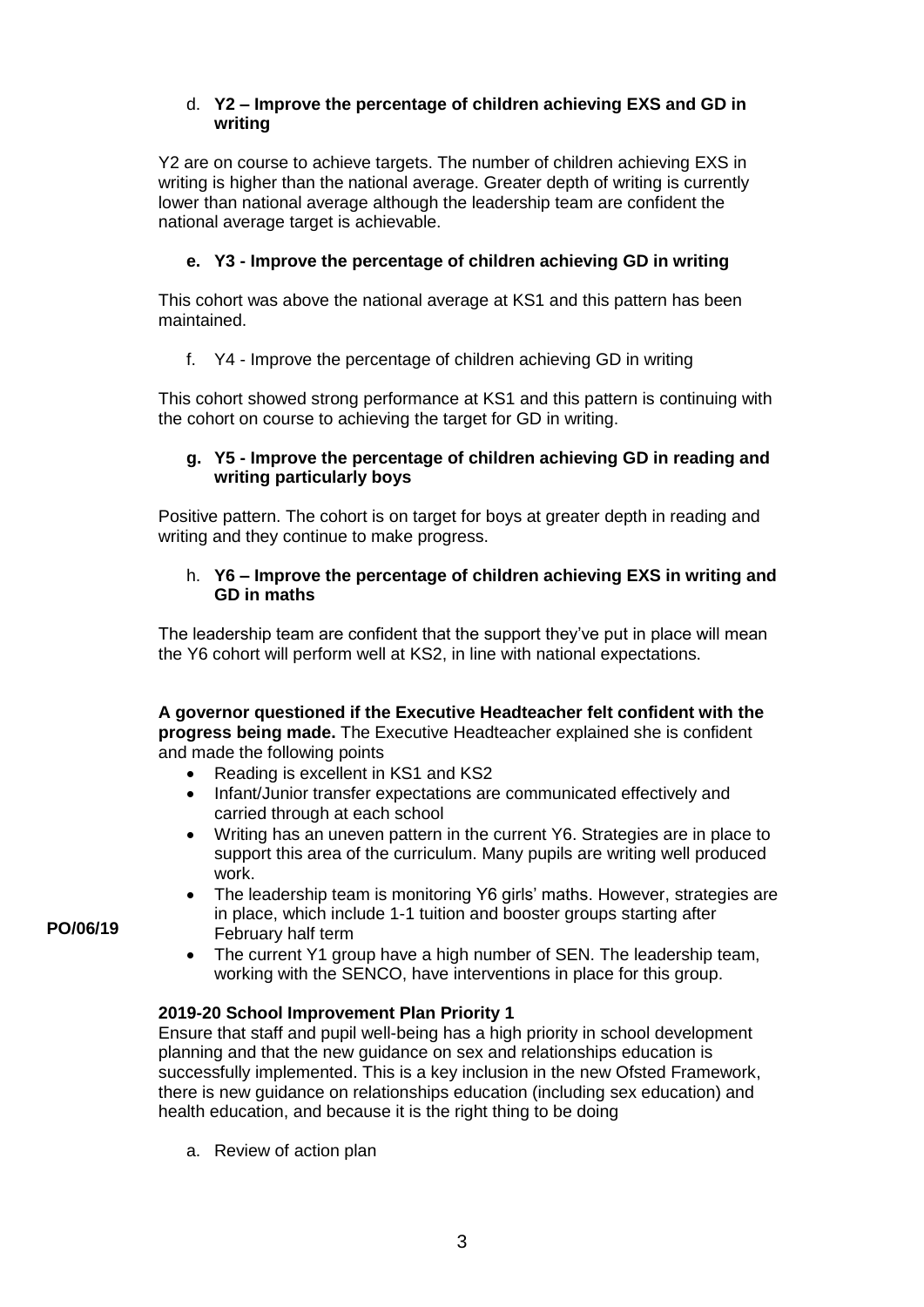The plan has been reviewed and a sex and relationship model policy is being produced, this may not be ready before summer. The current education approach is positive and well taught.

Staff and pupil well-being is reported as positive. There is support for staff via staff meetings and TVI have taken up aerobics. The executive headteacher is supportive of staff needs across both schools and all staff know how to apply for special leave of absence.

**PO/07/19** The Junior school are running mindfulness groups for students again this term and both schools use age appropriate language for learning around extended family groups.

# **2019-20 School Improvement Plan Priority 3**

To further improve the quality of teaching and learning

*a.* Make better use of the outdoor learning environment in the early years, so that it is equally effective in promoting pupils' learning and development as the indoor provision.

This is ongoing but progress is difficult due to insufficient staffing in the school.

- *b.* Update the teaching and learning policies, and individual staff to implement recommendations from all aspects of quality assurance e.g. lesson observations, work scrutiny, environment scrutiny
	- i. Lesson observation summaries
	- ii. Work scrutiny summaries
	- iii. Classroom environment summaries
	- iv. DP Learning Walk summaries

At present focus is for pupils to make progress, the Early Years Teaching and Learning policies have been updated and staff have reviewed this and are adhering to it.

a. Evaluate and develop the quality of Computing education i. Review of action plan

**PO/08/19** Computing has been audited across both schools by Jodie Lopez who is arranging to meet with Raisa Allgar to move this forward. It has already been identified that new hardware will be required for this, the executive headteacher is happy with the progress so far.

**A governor invited attendees for any comments**, none were raised

#### **2019-20 School Improvement Plan Priority 4**

To further develop and secure the leadership of the schools

a. Federation of the two schools

This was completed on 16<sup>th</sup> January 2020

- b. Further clarification of the role of Executive Headteacher and Heads of Schools along with the 'chain of command' so everyone is clear who they go to with problems and concerns
- c. To further develop subject leadership by developing a well-planned curriculum which supports children to build and apply their knowledge and skills within a structured and progressive framework. Ensure there is a progression of skills and knowledge for each subject and that subject leaders have the necessary subject knowledge and that they monitor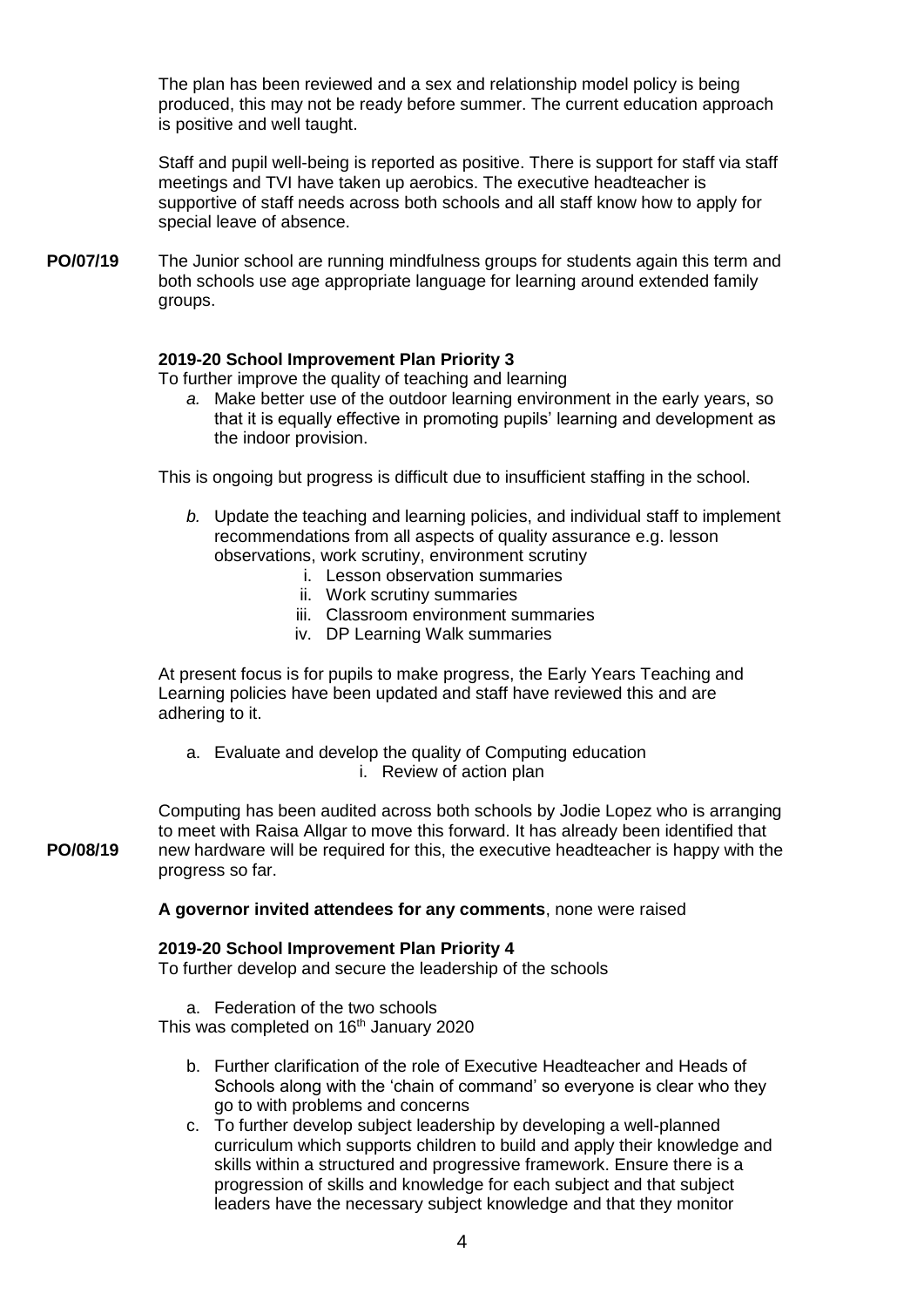effectively, moderate and assess accurately ensuring strong subject leadership is established across the curriculum.

Vision enhancement work provided by Colin Newton for both schools has been arranged for inset day on 16<sup>th</sup> June 20.

Subject leaders have been working on provision grids, these will fit into the longterm planning and help to identify any gaps in the curriculum.

**PO/09/19** Subjects leaders are planning work to further align the early years curriculum with Years 1 and 2 as a new early years curriculum is being piloted. TVI will be a pilot school for this new curriculum.

#### **Safeguarding**

- a. Governor monitoring visit including confidential file audit, single central record and vulnerable pupils
- b. Safeguarding action plan review

The Executive Headteacher and Lisa Shepherd are meeting tomorrow to review both schools starting at the Juniors.

The Executive Headteacher has identified that recording conversations for leavers was not logged effectively as the school file was no longer in school. Moving forward these will now be recorded on the transfer file.

Managing allegations training has been completed by Chris Jones, Lisa Shepherd is looking at completing this online.

SLT safeguard training is on task, all staff will complete both Prevent and FGM Training.

#### **Attendance**

- a. 2018-19 overall attendance figures and persistent absentees monitoring summary report
- b. Autumn term 2019 overall attendance figures and persistent absentees monitoring summary report

The Executive Headteacher has identified individual absence below 90% as a concern and flagged this up at both schools with the admin assistants, it has been declining over the past couple of years. It usually becomes a problem at Easter, last school year it was a concern by Christmas but this year it has been a problem since the start of the current school year.

**A governor questioned if there was any one particular reason.** The Executive Headteacher explained that taking students out for holidays was a factor, particularly within split families where one parent, then the other, take them out of school. Letters are always sent to parents in these circumstances. Children off ill can also have an impact when, for example, a sickness bug is going around the school.

The Executive Headteacher explained processes were put in place where poor attendance is a concern. At the Junior school one family already have EWO attendance involved, if the three children concerned are not in school, and no reason has been given, she will visit the family home to establish why. Trent Vale also have a SEN child who was referred to EWO attendance, their attendance has now improved but they will be referred again if this is not maintained.

**PO/10/19**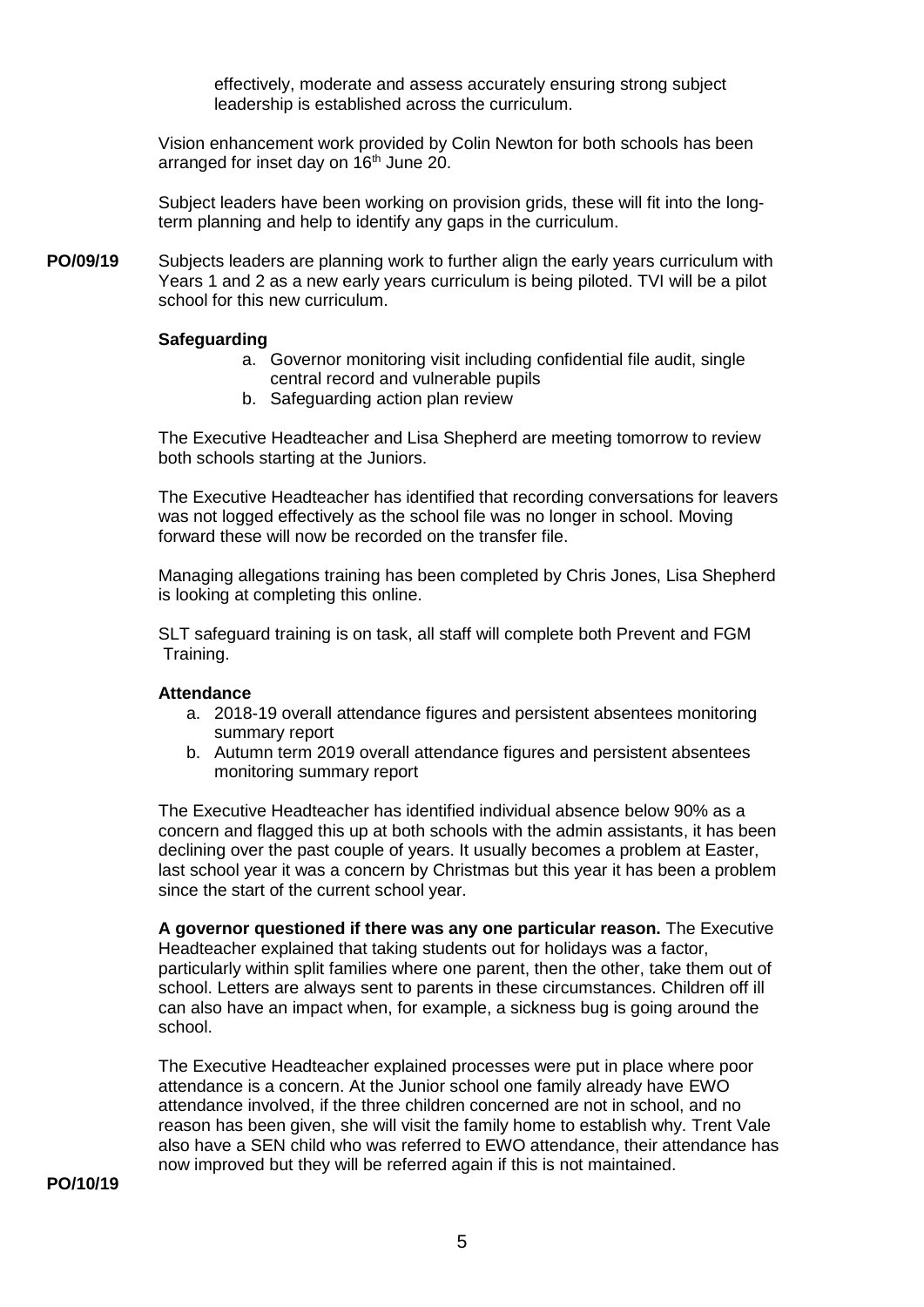Overall the senior leadership team were satisfied with the attendance rates across both schools. This is routinely monitored, and parents receive text messages if their child is absent.

#### **Behaviour**

- a. Autumn 1 behaviour monitoring summary reports
- **PO/11/19** Behaviour is very consistent. There is a specific plan for everybody to follow and this works really well. Staff also look at what works best for individual children with the bespoke conversations and graduated responses, children are also encouraged to self-regulate.

#### **Pupil voice**

- a) School Councils
- **PO/12/19** The school council and the executive headteacher meet fortnightly. Both schools are rated regularly by the council and improvements identified. Junior school have recently ordered skipping ropes, stilts and hoops and infants are ordering further playground equipment.

**EHT**

#### **Parent questionnaires**

**PO/13/19**

a) Annual general questionnaire

These will be distributed on parents evening during the week commencing 10 February 2020.

#### **Governor monitoring visits**

a) Focus of the Autumn term governor visit day – Friday 6th March 2020

The in teaching and learning report input was really useful and shared with subject leaders. Little things were picked up for example marking.

**A governor asked in there were any comments re work scrutiny.** None were raised.

**PO/14/19** The executive headteacher asked what governors would like to focus on during their next visit. **Governors discussed and agreed on looking across both schools at alignment between staff and pupils,** both schools will be visited on this day. The executive headteacher fed back that the governor visits have been very positive with both governors and the SLT team recognising similar things and feeding back.

# **Policies to be recommended for ratification:**

a. Home School Agreement

The executive headteacher explained that we are not obliged to have this agreement. **The chair opened this to the governors who queried what school were aiming to achieve from this agreement and if the school diary superseded this.** The executive headteacher explained this used to be a statutory requirement but was no longer and the school diary had incorporated various permissions. Governors agreed that the expectations should be in the diary to aid consistency. **EHT**

- b. Annual review of the TV Art policy
- c. Annual review of the TV DT policy

The two policies were agreed and ratified.

# **PO /15/19 Confidentiality of business**